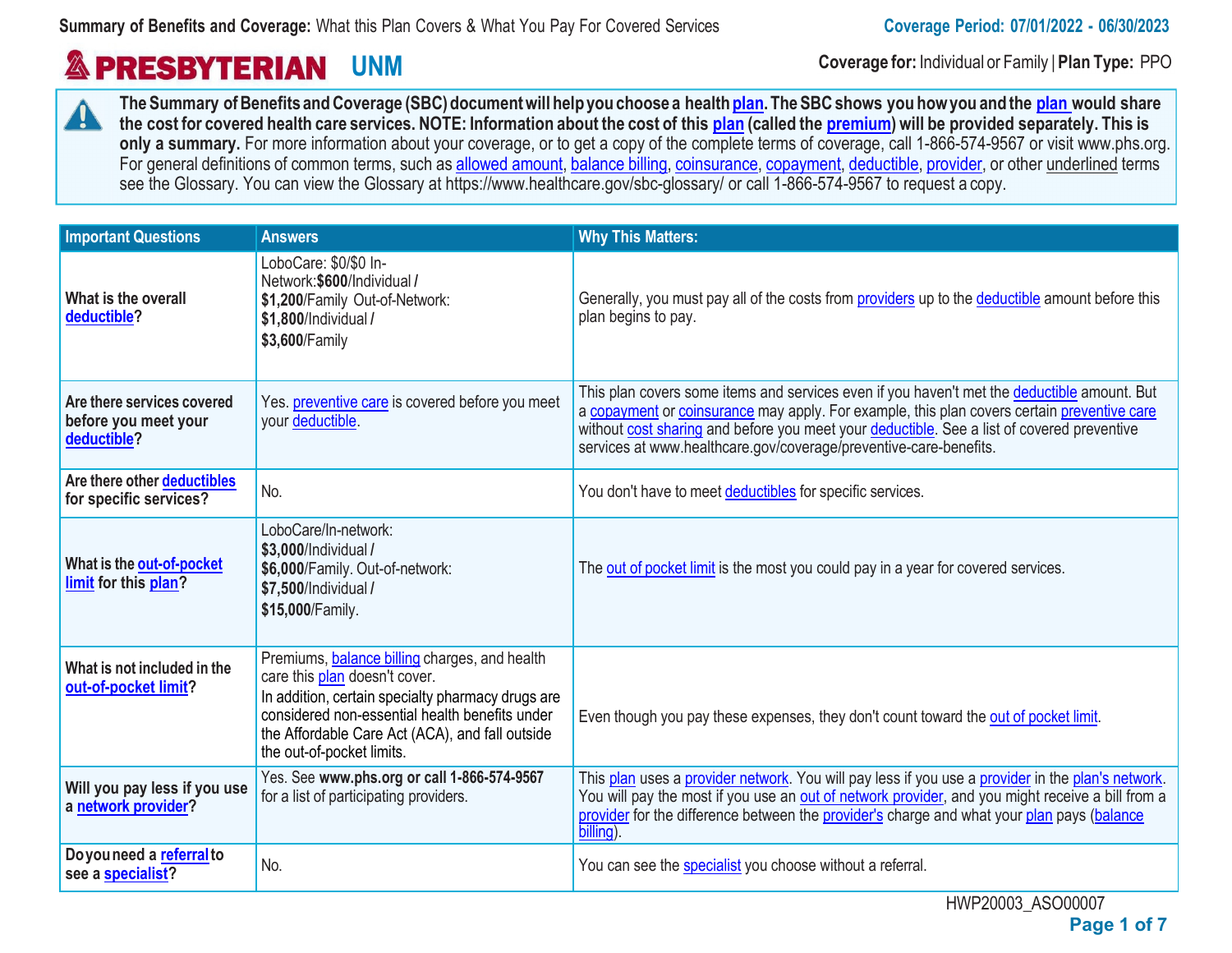

All copayment and coinsurance costs shown in this chart are after your deductible has been met, if a deductible applies.

|                                                    |                                                     |                                                   | <b>What You Will Pay</b>                          | <b>Limitations, Exceptions, &amp; Other</b>                     |                                                                                                                                                                    |  |
|----------------------------------------------------|-----------------------------------------------------|---------------------------------------------------|---------------------------------------------------|-----------------------------------------------------------------|--------------------------------------------------------------------------------------------------------------------------------------------------------------------|--|
| <b>Common</b><br><b>Medical Event</b>              | <b>Services You May Need</b>                        | Lobo Care Provider<br>(You will pay the<br>least) | <b>In-network Provider</b>                        | Out-of-network<br><b>Provider (You</b><br>will pay the<br>most) | <b>Important Information</b>                                                                                                                                       |  |
| If you visit a health<br>care provider's office or | Primary care visit to treat an<br>injury or illness | \$25 copayment/visit<br>Video visits-No<br>charge | \$30 copayment/visit<br>Video visits-No<br>charge | 40% coinsurance<br>Video visits-Not<br>Covered                  | Deductible does not apply for copayment.<br>Prior Authorization is not required for<br>gynecological or obstetrical ultrasounds.                                   |  |
| clinic                                             | <b>Specialist visit</b>                             | \$35 copayment/visit                              | \$45 copayment/visit                              | 40% coinsurance                                                 | Deductible does not apply for copayment.<br>Prior Authorization is not required for<br>gynecological or obstetrical ultrasounds.                                   |  |
|                                                    | Preventive<br>care/screening/immunization           | No charge                                         | No charge                                         | 40% coinsurance                                                 | You may have to pay for services that<br>aren't preventive. Ask your provider if the<br>services needed are preventive. Then<br>check what your plan will pay for. |  |
| If you have a test                                 | Diagnostic test (x-ray, blood<br>work)              | No charge                                         | No charge                                         | 40% coinsurance                                                 | LoboCare and In-network deductible does<br>not apply.<br>Prior authorization/ Benefit certification<br>may be required.                                            |  |
|                                                    | Imaging (CT/PET scans,<br>MRI <sub>s</sub> )        | 15% coinsurance                                   | 25% coinsurance                                   | 40% coinsurance                                                 |                                                                                                                                                                    |  |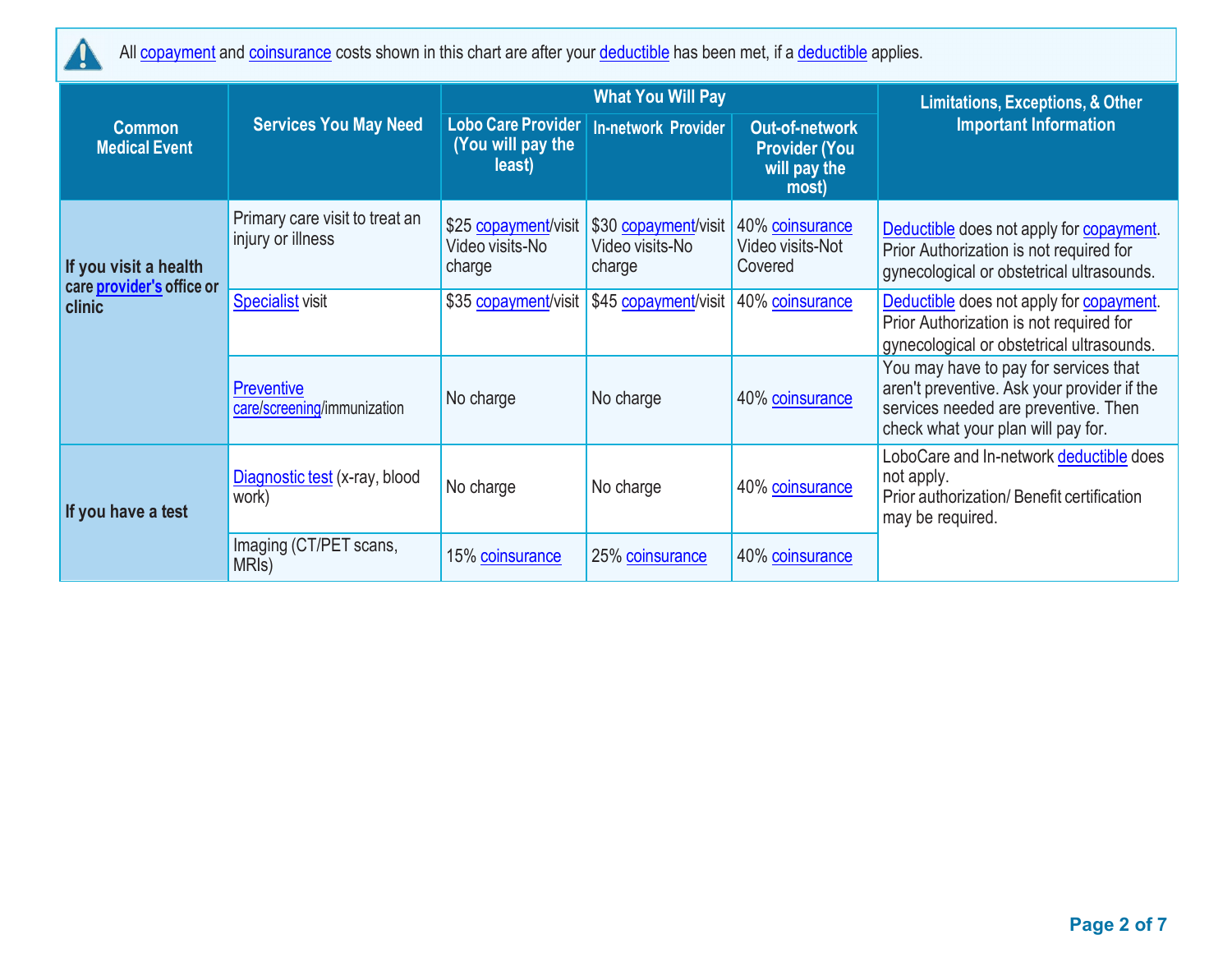|                                                                                                                                                                    |                                                                                                                                                                                                                       |                                                                                                                                                                                           | <b>What You Will Pay</b>                                                                                                                        | Limitations, Exceptions, &                                                                                                |                                                                                                                                                                                                                                                                                                                                                          |  |
|--------------------------------------------------------------------------------------------------------------------------------------------------------------------|-----------------------------------------------------------------------------------------------------------------------------------------------------------------------------------------------------------------------|-------------------------------------------------------------------------------------------------------------------------------------------------------------------------------------------|-------------------------------------------------------------------------------------------------------------------------------------------------|---------------------------------------------------------------------------------------------------------------------------|----------------------------------------------------------------------------------------------------------------------------------------------------------------------------------------------------------------------------------------------------------------------------------------------------------------------------------------------------------|--|
| <b>Common</b><br><b>Medical Event</b>                                                                                                                              | <b>Services You May</b><br><b>Need</b>                                                                                                                                                                                | <b>Lobo Care Provider</b><br>(You will pay the<br>least)                                                                                                                                  | <b>In-network Provider</b>                                                                                                                      | <b>Out-of-network</b><br><b>Provider (You</b><br>will pay the<br>most)                                                    | <b>Other Important</b><br><b>Information</b>                                                                                                                                                                                                                                                                                                             |  |
|                                                                                                                                                                    | Generic drugs (Tier 1)                                                                                                                                                                                                | \$10 copayment (30-<br>\$10 copayment (30-<br>day retail) and \$20<br>day retail) and \$20<br>copayment (90-day<br>copayment (90-day<br>retail and mail order)<br>retail and mail order)  |                                                                                                                                                 | Responsible for 100%<br>of cost, then<br>reimbursed the<br>contracted rate less<br>applicable copayment                   | Tier 1, Tier 2 and Tier 3: Covers up to<br>a 30-day supply (retail and mail order<br>prescription); 90-day supply (mail<br>order prescription). Not all drugs are<br>covered or have quantity limits. For<br>more info go to<br>https://www.caremark.com/ or call 1-<br>877-745-4394<br>Tier 4 Specialty network: Must<br>use CVS Specialty. Call 1-800- |  |
| If you need drugs<br>to treat your illness<br>or condition<br>More information about<br>prescription drug<br>coverage is available<br>at<br>https://www.caremark.c | Preferred brand drugs<br>(Tier 2)                                                                                                                                                                                     | 25% coinsurance,<br>\$35 to max \$70 (30-<br>day retail) and 25%<br>coinsurance,<br>\$87.50 to max \$175<br>(90-day retail and mail<br>order)                                             | 25% coinsurance,<br>\$35 to max \$70 (30-<br>day retail) and 25%<br>coinsurance,<br>\$87.50 to max \$175<br>(90-day retail and mail<br>order)   | Responsible for 100%<br>of cost, then<br>reimbursed the<br>contracted rate less<br>applicable copayment.                  | 237-2767 or visit<br>https://www.cvsspecialty.com/.                                                                                                                                                                                                                                                                                                      |  |
| om/                                                                                                                                                                | Non-preferred brand drugs<br>(Tier 3)                                                                                                                                                                                 | 25% coinsurance,<br>\$55 to max \$110 (30-<br>day retail) and 25%<br>coinsurance,<br>\$137.50 to max<br>\$275 (90-day retail<br>and mail order)                                           | 25% coinsurance,<br>\$55 to max \$110 (30-<br>day retail) and 25%<br>coinsurance,<br>\$137.50 to max<br>\$275 (90-day retail<br>and mail order) | Responsible for 100%<br>of cost, then<br>reimbursed the<br>contracted rate less<br>applicable copayment.                  |                                                                                                                                                                                                                                                                                                                                                          |  |
|                                                                                                                                                                    | 20% coinsurance to<br>max \$250/ prescription.<br>Copays for certain<br>specialty medications<br>Specialty drugs (Tier 4)<br>may be set to the<br>amount of any available<br>manufacturer-funded<br>copay assistance. | 20% coinsurance to<br>max \$250/ prescription.<br>Copays for certain<br>specialty medications<br>may be set to the<br>amount of any available<br>manufacturer-funded<br>copay assistance. | Not covered                                                                                                                                     | Please see the "Important<br>Questions" section (page 1) of<br>this document regarding the<br>plan's out-of-pocket limit. |                                                                                                                                                                                                                                                                                                                                                          |  |
| If you have outpatient                                                                                                                                             | Facility fee (e.g.,<br>ambulatory surgery center)                                                                                                                                                                     | 15% coinsurance                                                                                                                                                                           | 25% coinsurance                                                                                                                                 | 40% coinsurance                                                                                                           | Prior authorization/ Benefit<br>certification may be required.                                                                                                                                                                                                                                                                                           |  |
| surgery                                                                                                                                                            | Physician/surgeon fees                                                                                                                                                                                                | 15% coinsurance                                                                                                                                                                           | 25% coinsurance                                                                                                                                 | 40% coinsurance                                                                                                           | Prior authorization/ Benefit<br>certification may be required.                                                                                                                                                                                                                                                                                           |  |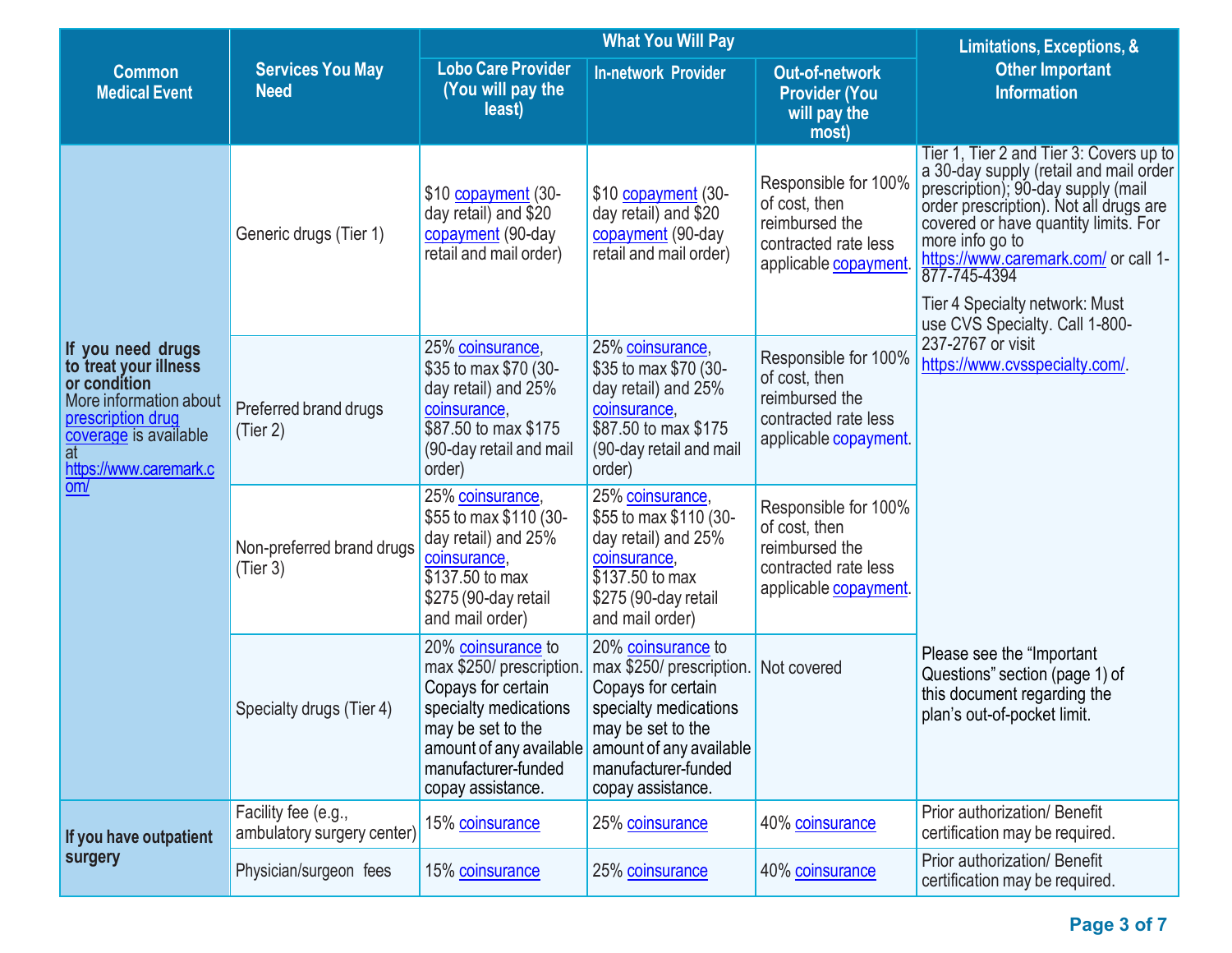|                                                                                    |                                            |                                                          | <b>What You Will Pay</b>                                  | <b>Limitations, Exceptions, &amp; Other</b>                            |                                                                                                                                                                                                                                                          |  |
|------------------------------------------------------------------------------------|--------------------------------------------|----------------------------------------------------------|-----------------------------------------------------------|------------------------------------------------------------------------|----------------------------------------------------------------------------------------------------------------------------------------------------------------------------------------------------------------------------------------------------------|--|
| <b>Common</b><br><b>Medical Event</b>                                              | <b>Services You May Need</b>               | <b>Lobo Care Provider</b><br>(You will pay the<br>least) | <b>In-network Provider</b>                                | <b>Out-of-network</b><br><b>Provider (You</b><br>will pay the<br>most) | <b>Important Information</b>                                                                                                                                                                                                                             |  |
| If you need immediate                                                              | <b>Emergency room care</b>                 | \$150<br>copayment/visit                                 | \$150<br>copayment/visit                                  | \$150<br>copayment/visit                                               | Deductible does not apply to copayment.                                                                                                                                                                                                                  |  |
| medical attention                                                                  | <b>Emergency medical</b><br>transportation | 25% coinsurance<br>emergency ground<br>and air           | 25% coinsurance<br>emergency ground<br>and air            | 25% coinsurance<br>emergency ground<br>and air                         | No charge for inter-facility transfer ground<br>and air.                                                                                                                                                                                                 |  |
|                                                                                    | <b>Urgent care</b>                         | \$75 copayment/visit                                     | \$75 copayment/visit                                      | 40% coinsurance                                                        | Deductible does not apply to copayment.                                                                                                                                                                                                                  |  |
| If you have a hospital                                                             | Facility fee (e.g., hospital<br>room)      | 15% coinsurance                                          | 25% coinsurance                                           | 40% coinsurance                                                        | Prior authorization/ Benefit certification<br>may be required.                                                                                                                                                                                           |  |
| stay                                                                               | Physician/surgeon fees                     | 15% coinsurance                                          | 25% coinsurance                                           | 40% coinsurance                                                        | Prior authorization/ Benefit certification<br>may be required.                                                                                                                                                                                           |  |
| If you need mental<br>health, behavioral<br>health, or substance<br>abuse services | <b>Outpatient services</b>                 |                                                          | \$25 copayment/visit \$30 copayment/visit 40% coinsurance |                                                                        | Deductible does not apply to copayment.<br>Residential treatment centers limited to 60<br>days per year. Not covered by LoboCare<br>providers. IOP, Inpatient, and partial<br>hospitalization may require prior<br>authorization/ benefit certification. |  |
|                                                                                    | Inpatient services                         | 15% coinsurance                                          | 25% coinsurance                                           | 40% coinsurance                                                        | Residential treatment centers limited to 60<br>days per year. Not covered by LoboCare<br>providers. IOP, Inpatient, and partial<br>hospitalization may require prior<br>authorization/ benefit certification.                                            |  |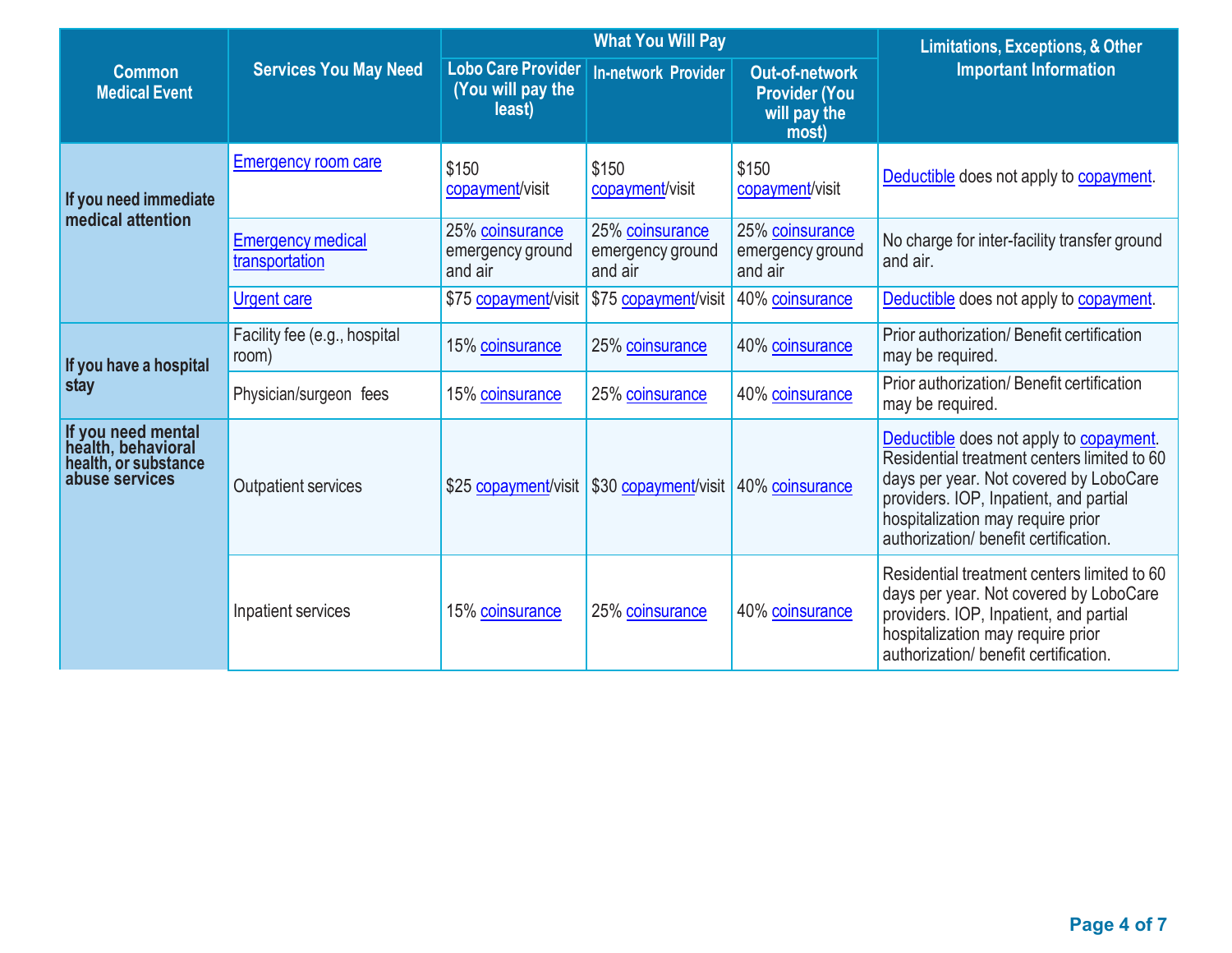|                                                                |                                              |                                                          | <b>What You Will Pay</b>           | <b>Limitations, Exceptions, &amp; Other</b>                            |                                                                                                                                                                                                                                                                                                                                             |
|----------------------------------------------------------------|----------------------------------------------|----------------------------------------------------------|------------------------------------|------------------------------------------------------------------------|---------------------------------------------------------------------------------------------------------------------------------------------------------------------------------------------------------------------------------------------------------------------------------------------------------------------------------------------|
| <b>Common</b><br><b>Medical Event</b>                          | <b>Services You May Need</b>                 | <b>Lobo Care Provider</b><br>(You will pay the<br>least) | <b>In-network Provider</b>         | <b>Out-of-network</b><br><b>Provider (You</b><br>will pay the<br>most) | <b>Important Information</b>                                                                                                                                                                                                                                                                                                                |
| If you are pregnant                                            | Office visits                                | \$25 copayment first<br>visit only                       | \$30 copayment first<br>visit only | 40% coinsurance                                                        | Cost sharing does not apply for preventive<br>services. Depending on the type of<br>services, a copayment, coinsurance, or<br>deductible may apply. Maternity care may<br>include tests and services described<br>elsewhere in the SBC (i.e. ultrasound.)<br>Authorization is not required for<br>gynecological or obstetrical ultrasounds. |
|                                                                | Childbirth/delivery<br>professional services | 15% coinsurance                                          | 25% coinsurance                    | 40% coinsurance                                                        | Prior authorization/ Benefit certification may<br>be required. Authorization is not required<br>for gynecological or obstetrical ultrasounds.                                                                                                                                                                                               |
|                                                                | Childbirth/delivery facility<br>services     | 15% coinsurance                                          | 25% coinsurance                    | 40% coinsurance                                                        | Prior authorization/ Benefit certification may<br>be required. Authorization is not required<br>for gynecological or obstetrical ultrasounds.                                                                                                                                                                                               |
|                                                                | Home health care                             | 15% coinsurance                                          | 25% coinsurance                    | 40% coinsurance                                                        | 100 days/plan year.                                                                                                                                                                                                                                                                                                                         |
|                                                                | <b>Rehabilitation services</b>               | \$25<br>copayment/visit                                  | \$30<br>copayment/visit            | 40% coinsurance                                                        | Includes physical, speech, occupational,<br>and hearing therapies (office or<br>outpatient); Max of 70 visits combined.                                                                                                                                                                                                                     |
| If you need help<br>recovering or have<br>other special health | <b>Habilitation services</b>                 | \$25<br>copayment/visit                                  | \$30<br>copayment/visit            | 40% coinsurance                                                        | Benefit Certification may be required.                                                                                                                                                                                                                                                                                                      |
| needs                                                          | <b>Skilled nursing care</b>                  | 15% coinsurance                                          | 25% coinsurance                    | 40% coinsurance                                                        | 60 days/plan year.                                                                                                                                                                                                                                                                                                                          |
|                                                                | Durable medical equipment                    | 15% coinsurance                                          | 25% coinsurance                    | 40% coinsurance                                                        | Prior authorization/ Benefit certification<br>may be required.                                                                                                                                                                                                                                                                              |
|                                                                | <b>Hospice services</b>                      | 15% coinsurance                                          | 25% coinsurance                    | 40% coinsurance                                                        | Prior authorization/ Benefit certification<br>may be required. LoboCare services are<br>limited to pediatric hospice only.                                                                                                                                                                                                                  |
| If your child needs                                            | Children's eye exam                          | 15% coinsurance                                          | 25% coinsurance                    | 40% coinsurance                                                        | Covered under pediatric preventive<br>services.                                                                                                                                                                                                                                                                                             |
| dental or eye                                                  | Children's glasses                           | 15% coinsurance                                          | 25% coinsurance                    | 40% coinsurance                                                        | Not Covered                                                                                                                                                                                                                                                                                                                                 |
| care                                                           | Children's dental check-up                   | Not covered                                              | Not covered                        | Not covered                                                            | -------------None--------------                                                                                                                                                                                                                                                                                                             |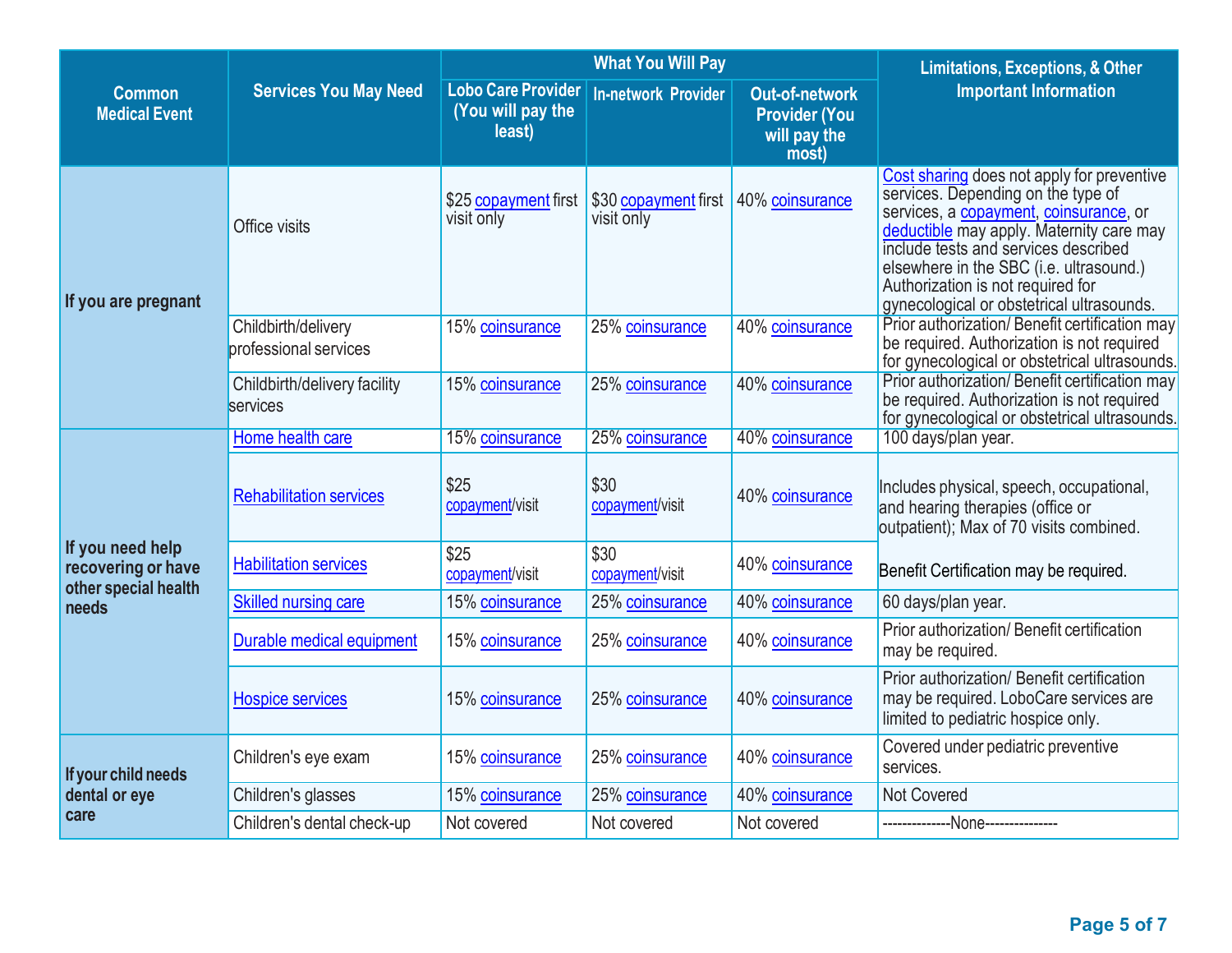## **Excluded Services & Other Covered Services:**

| Services Your Plan Generally Does NOT Cover (Check your policy or plan document for more information and a list of any other excluded services.) |  |                                                                        |  |                                                                                       |  |  |  |  |
|--------------------------------------------------------------------------------------------------------------------------------------------------|--|------------------------------------------------------------------------|--|---------------------------------------------------------------------------------------|--|--|--|--|
| <b>Cosmetic Surgery</b>                                                                                                                          |  | <b>Infertility Treatment</b>                                           |  | Routine Eye Care (Adult)                                                              |  |  |  |  |
| Dental Care (Adult)                                                                                                                              |  | Long-Term Care                                                         |  | <b>Routine Foot Care</b>                                                              |  |  |  |  |
| Dental check-up (Child)                                                                                                                          |  | <b>Private-Duty Nursing</b>                                            |  | Weight Loss Programs (Unless for medically<br>necessary treatment for morbid obesity) |  |  |  |  |
| Other Covered Services (Limitations may apply to these services. This isn't a complete list. Please see your plan document.)                     |  |                                                                        |  |                                                                                       |  |  |  |  |
| Acupuncture                                                                                                                                      |  | <b>Chiropractic Care</b>                                               |  | Non-Emergency Care When Traveling Outside<br>the U.S.                                 |  |  |  |  |
| <b>Bariatric Surgery</b>                                                                                                                         |  | Hearing Aids up to \$2,500 every 36 months<br>per hearing impaired ear |  |                                                                                       |  |  |  |  |

**Your Rights to Continue Coverage:** There are agencies that can help if you want to continue your coverage after it ends. The contact information for those agencies is: Department of Labor's Employee Benefits Security Administration at 1-866-444-EBSA (3272) or www.dol.gov/ebsa/healthreform. Other coverage options may be available to you too, including buying individual insurance coverage through the Health Insurance Marketplace. For more information about the Marketplace, visit www.HealthCare.gov or call 1-800-318-2596.

Your Grievance and Appeals Rights: There are agencies that can help if you have a complaint against your plan for a denial of a claim. This complaint is called a grievance or appeal. For more information about your rights, look at the explanation of benefits you will receive for that medical appeal. Your plan documents also provide complete information to submit a claim, appeal, or a grievance for any reason to your plan.

#### **Does this plan provide Minimum Essential Coverage? Yes**

Minimum Essential Coverage generally includes plans, health insurance available through the Marketplace or other individual market policies, Medicare, Medicaid, CHIP, Tricare, and certain other coverage. If you are eligible for certain types of Minimum Essential Coverage, you may not be eligible for the premium tax credit

#### **Does this plan meet Minimum Value Standards? Yes**

If your plan doesn't meet the Minimum Value Standard, you may be eligible for a premium tax credits to help you pay for a plan through the Marketplace.

### **Language Access Services:**

Para obtener asistencia en Español, llame al 1-866-574-9567. Kung kailangan ninyo ang tulong sa Tagalog tumawag sa 1-866-574-9567. 如果需要中文的帮助,请拨打这个号码 1-866-574-9567. Dinek'ehgo shika at'ohwol ninisingo, kwiijigo holne' 1-866-574-9567. Learn more about Presbyterian's Notice of Nondiscrimination, go to www.phs.org/nondiscrimination.aspx.

-To see examples of how this plan might cover costs for a sample medical situation, see the next section.